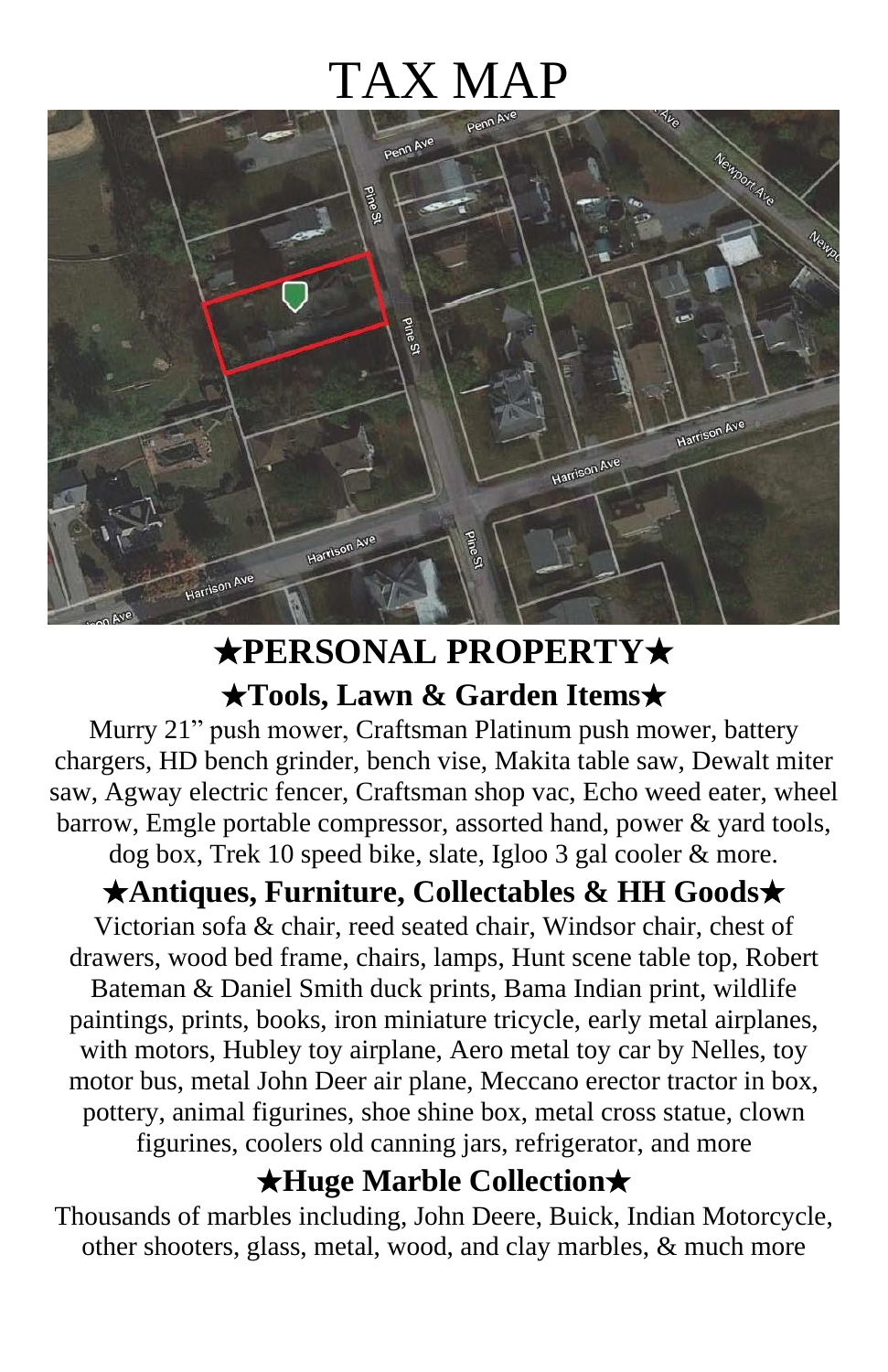# PUBLIC AUCTION

# VALUABLE LANCASTER CO. REAL ESTATE **112 Pine Street Christiana, PA 17509 Well Built 1 ½ Story Home w/ Many Original Features w/ a Det. 2 Car Garage on a Level .27 Acre +/- Lot Bordering the Park Antiques, Furniture, Collectables, Tools,**  Huge Marble Collection, Books & HH Goods<br>**Tuesday, April 5, 2022 - 4:00 PM**

Real Estate at 6 PM Christiana Boro– Octorara School District





(717) 442-9221 (610) 384-8433 [www.barrdavis.com](http://www.barrdavis.com/) AY-002084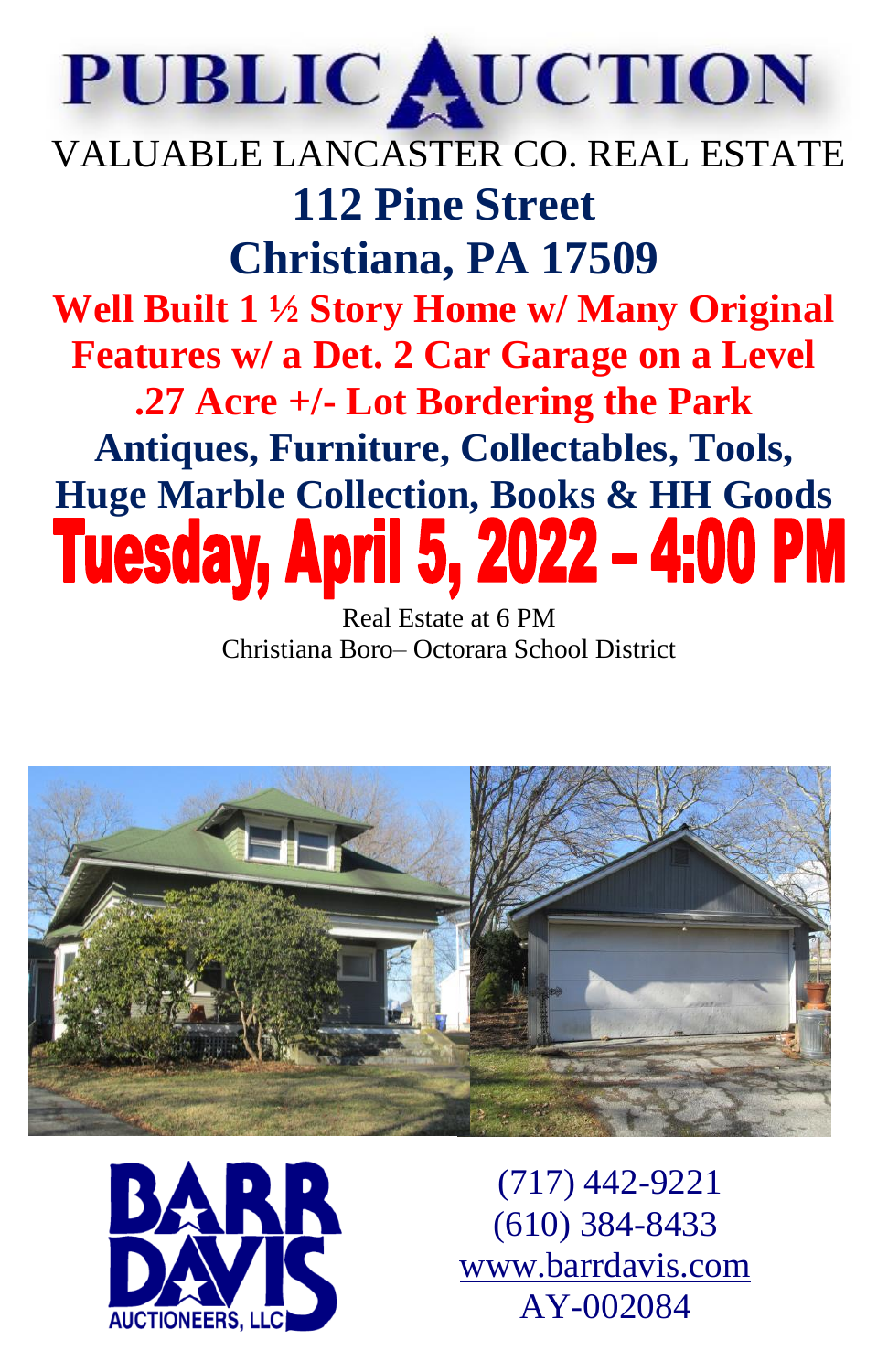**ADDRESS:** 112 Pine Street, Christiana, PA 17509 **DATE:** Tuesday, April 5, 2022 – 4 PM (Real Estate at 6 PM) **OWNER:** David Watson, Estate

## ★**FEATURES**★

Well built 1 <sup>1</sup>/<sub>2</sub> story home with many original features with a detached 2 car garage on a .27 acre +/- level lot bordering the park. Needs updated but seriously for sale. Don't' miss it!

#### ★**SPECIAL FEATURES**★

Chestnut Woodwork Throughout Built in Cupboard in Kitchen, Butler Pantry & Den/Family Room 6'x11' Butler's Pantry 7'x13' Enclosed Back Porch Covered Front Porch Partial Fenced Yard

## ★**PURCHASE PRICE INCLUDES**★

Gas Oven/Range

#### ★**REAL ESTATE AUCTION TERMS**★

10% Down payment day of Auction. Balance by May 13, 2022. Buyer pays all Realty Transfer Taxes.

#### ★**OPEN FOR INSPECTION**★

Wednesday, March 16, 2022 from 3-5 pm & Sunday, March 20, 2022 from 1-3<sup>pm</sup> *Call Auctioneers for complete brochure or private showing.*

## ★**DIRECTIONS**★

From Gap take Route 41 South to Christiana. Bear right on Newport Ave to Pine Street. Bear right to property on right**.**

*The information contained in this brochure is believed to be accurate, but is not guaranteed*.